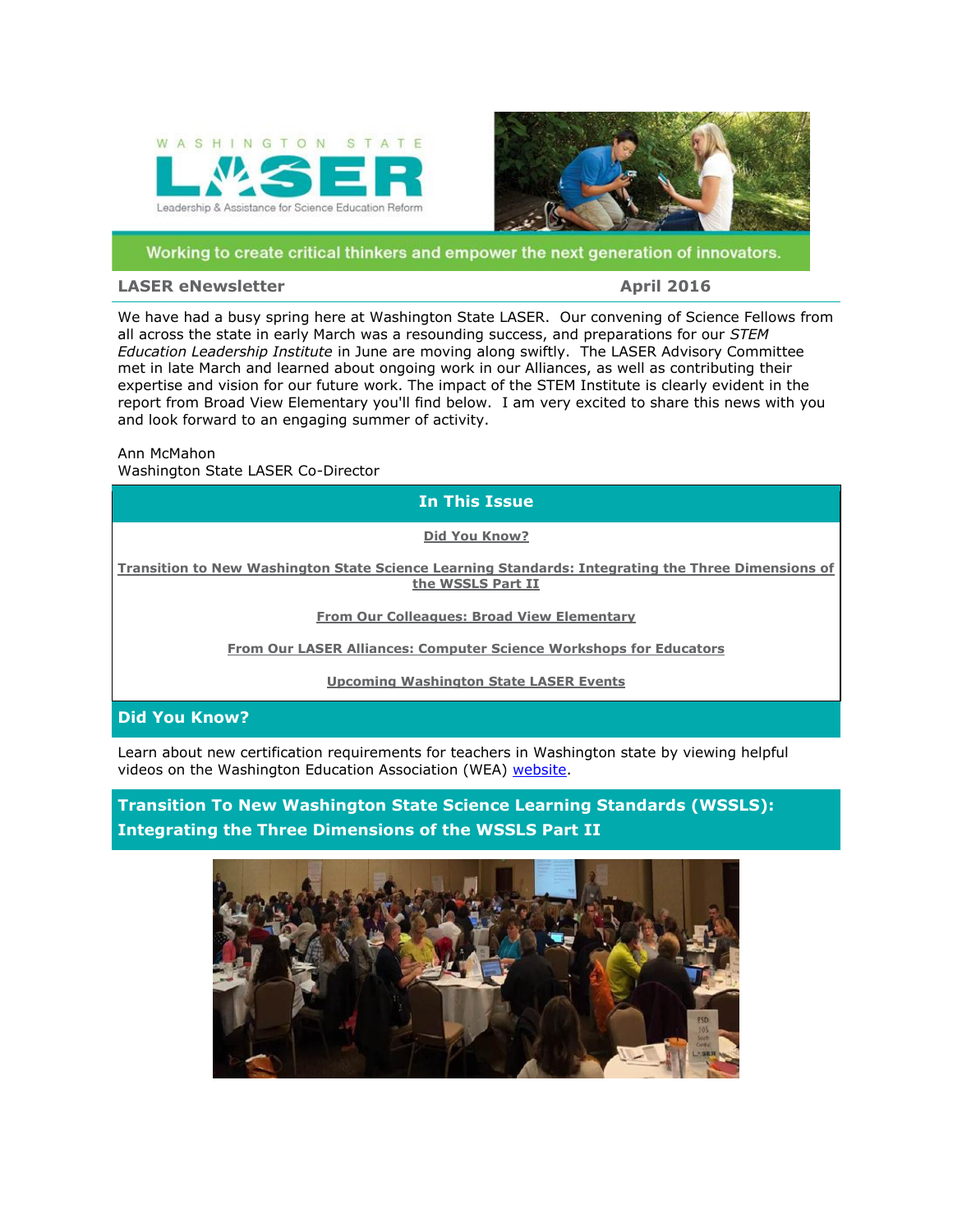<span id="page-1-0"></span>Washington State Science Fellows joined Washington State LASER Alliance Directors and Regional Science Coordinators for our most impactful Next Generation Science Standards (NGSS) implementation event yet, *Integrating the Three Dimensions of WSSLS Part II*.

For two days, national experts from Achieve and Horizons Education Consulting led 160 participants through activities to critically evaluate curricula using the Educators Evaluating the Quality of Instructional Products (EQuIP) Rubric.

Participants spent time learning in both regional and grade band groups, and were able to share their expertise in implementing the Washington State Science Learning Standards during our *Peer Pilfering Party*. They will implement their learning in 81 school districts and community partnerships across Washington.

*Integrating the Three Dimensions of WSSLS Part II* was made possible with support from Battelle and OSPI. Washington State LASER's next NGSS implementation and Washington State Science Fellows events will be held in fall of 2016. [Keep following us to learn more.](http://r20.rs6.net/tn.jsp?f=001nuX1qyTc5Vg-Jy-KxrWhcPr4_0LDJdB6MrdzO50DBsFqXxfxjBGf-tG27qltVs8Ms2_Cpp7KzI5Cogd0ahCvpMYQB-_OFc0Pr_8IaCFZbH-dGmEe7wjvZsmUYUITVHUnG_BNO8oHkG50iu1hOULbDUWmJmRJbBTFekdZ5XicO6sx2Wjb0U6mAw==&c=Kq3wHft7DhnCOzqLiZrKegagVuyLZ2X372a3TGldlRGxeYMdAU2suQ==&ch=9w8WQaXgP_Tt57NmOayQmGbVntjyVs2VTc60wIOlCocGrwBF9iwz9Q==)



## **From Our Colleagues: Broad View Elementary Celebrates STEM**

Broad View Elementary School (Oak Harbor School District) rapidly transformed after its experience at last year's *STEM Education Leadership Institute*.

In early February, the school unveiled its first *Family STEM Night*. STEM stations around the school encouraged students to create STEM learning experience with their families, and highlighted an engineering curriculum shared at the Institute by another school. The library transformed into a Makers Space and the computer lab evolved into a haven for coding. The school's family liaison partner (who also attended the Institute) recruited over 50 volunteers to help with the evening, many of whom work in STEM related fields. The families that attended provided amazing feedback. *Family STEM Night* was also featured in the [local newspaper.](http://r20.rs6.net/tn.jsp?f=001nuX1qyTc5Vg-Jy-KxrWhcPr4_0LDJdB6MrdzO50DBsFqXxfxjBGf-tG27qltVs8M_PZ4UqqPw7uX0wVTBjSMqZSfDJTxp7FtVmuKkvCLvwJ4aBSmTF_HrmA0KWfA1DoT_-4Yl2WUGPPG2d65pmC8AHjpd3bROMJegFokdvRfsCyHbW1EC-1UAbNpC5t9ZzwGUR4SfUK4votwZ72XdnCRZw==&c=Kq3wHft7DhnCOzqLiZrKegagVuyLZ2X372a3TGldlRGxeYMdAU2suQ==&ch=9w8WQaXgP_Tt57NmOayQmGbVntjyVs2VTc60wIOlCocGrwBF9iwz9Q==) Because of its overwhelming success, Broad View Elementary School plans to make *Family STEM Night* an annual event.

Next year, Broad View will be holding *STEMtastic Friday* once a month. On this Friday, each class will do a STEM activity. Community partners will support and enrich these activities, which the teachers are also excited about.

In addition to providing expertise in STEM teaching and learning implementation, attending the Institute helped Broad View catalyze the enthusiasm of their family liaison partner and further engage their community. We look forward to seeing this engagement develop even further.

The 2015 STEM Education Leadership Institute was made possible by financial support from The Boeing Company, Battelle, Carolina Biological, and Future of Flight Foundation, and in-kind support from Pacific Northwest National Laboratory (Operated by Battelle for the U.S. Department of Energy), Pacific Science Center and Educational Service District 123.

Visit our [website](http://r20.rs6.net/tn.jsp?f=001nuX1qyTc5Vg-Jy-KxrWhcPr4_0LDJdB6MrdzO50DBsFqXxfxjBGf-v5w5aNoP-_2QaV_niWWThYnd4_7IxaVvVi8OPIs4gtCK8UD3by8NEen3BinTuhrPg66rukekqJUQT-cN5dZzttt31OoMvOXz-CDV8MS8kiMJv_IlyW-IUsFnXN1iqcG8thgkzvaOwmEEBEtnkQcRpixDKXswfvSE2w0plSox3hd9jEyulJ7duM=&c=Kq3wHft7DhnCOzqLiZrKegagVuyLZ2X372a3TGldlRGxeYMdAU2suQ==&ch=9w8WQaXgP_Tt57NmOayQmGbVntjyVs2VTc60wIOlCocGrwBF9iwz9Q==) to learn more about the Institute.